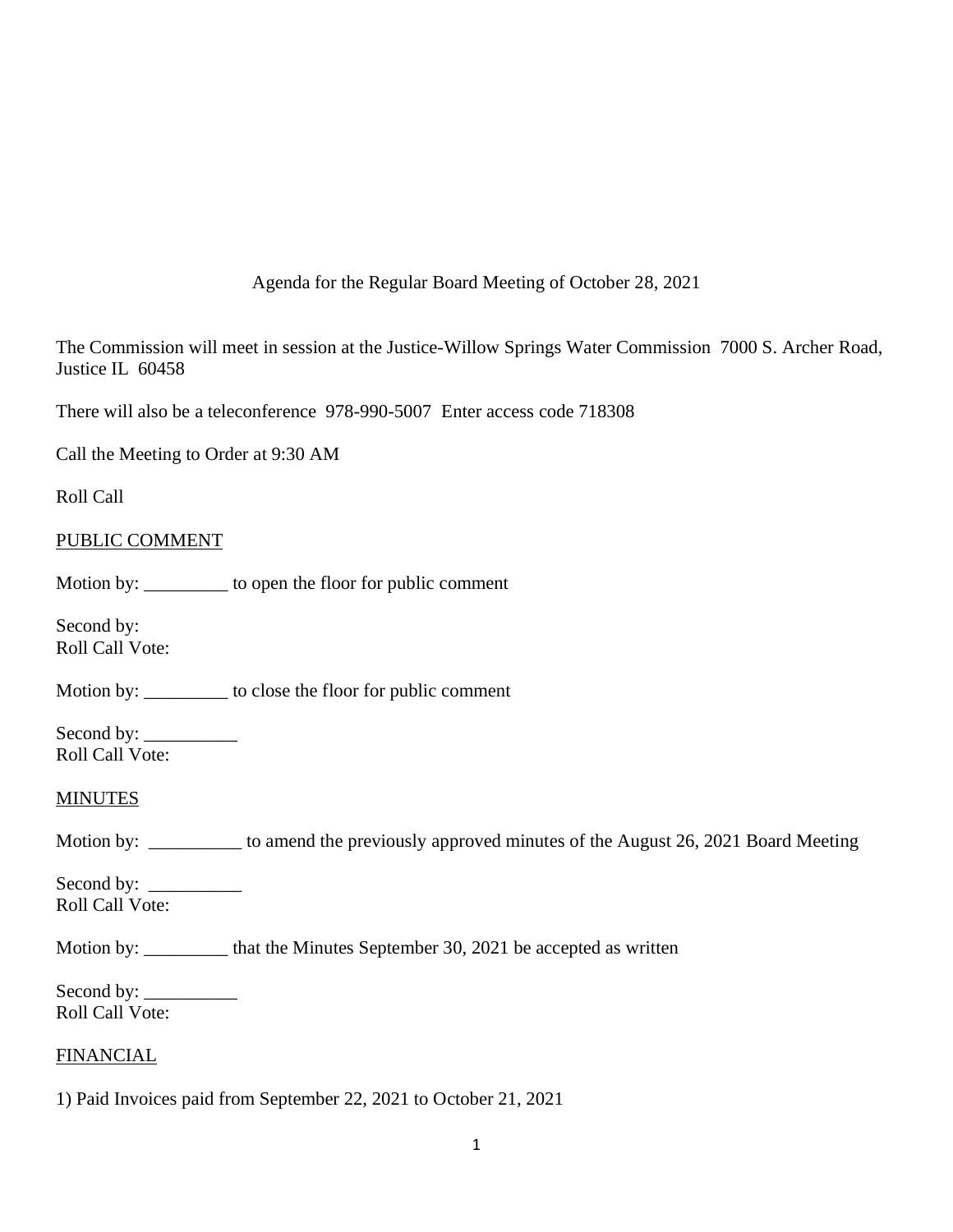Motion by: \_\_\_\_\_\_\_\_\_\_ to approve the invoices paid from September 22 2021 to October 21, 2021 in the amount of \$448,742.13

Second by: \_\_\_\_\_\_\_\_\_ Roll Call Vote:

2) Cash in Banks All Accounts September 2021

File: Cash in Bank

3) September 2021 Budget Comparison

File: Budget Comparison

4) Collections for the October 2021

### COMMISSIONER'S REPORT

• Holiday Party

Board Discussion and Possible Action on the Following:

5) Full-time Employees 2022 Paid Holidays

## ENGINEERING

• Update on Water Main Projects

6) Letter dated October 22, 2021 from John Hoefferle, Hoefferle – Butler Engineering to the Commissioners

Re: Contractor's Payout #1 Vinewood Avenue Water Main Replacement

Motion by: \_\_\_\_\_\_\_\_\_ to approve Payout #1 for the amount of \$407,123.10 upon recommendation by Commission Engineer John Hoefferle and Director Colleen H. Kelly to Mauro Sewer Construction for the Vinewood Avenue Water Main Replacement Project

Second by: Roll Call Voter:

Board Discussion and action on the following:

Contractor's Payout #4 for Cronin Avenue Water Main Replacement Project

# LEGAL

• Update on ProChamps

7) E-mail dated October 15, 2021 from Attorney Michael Cainkar to the Board of Commissioners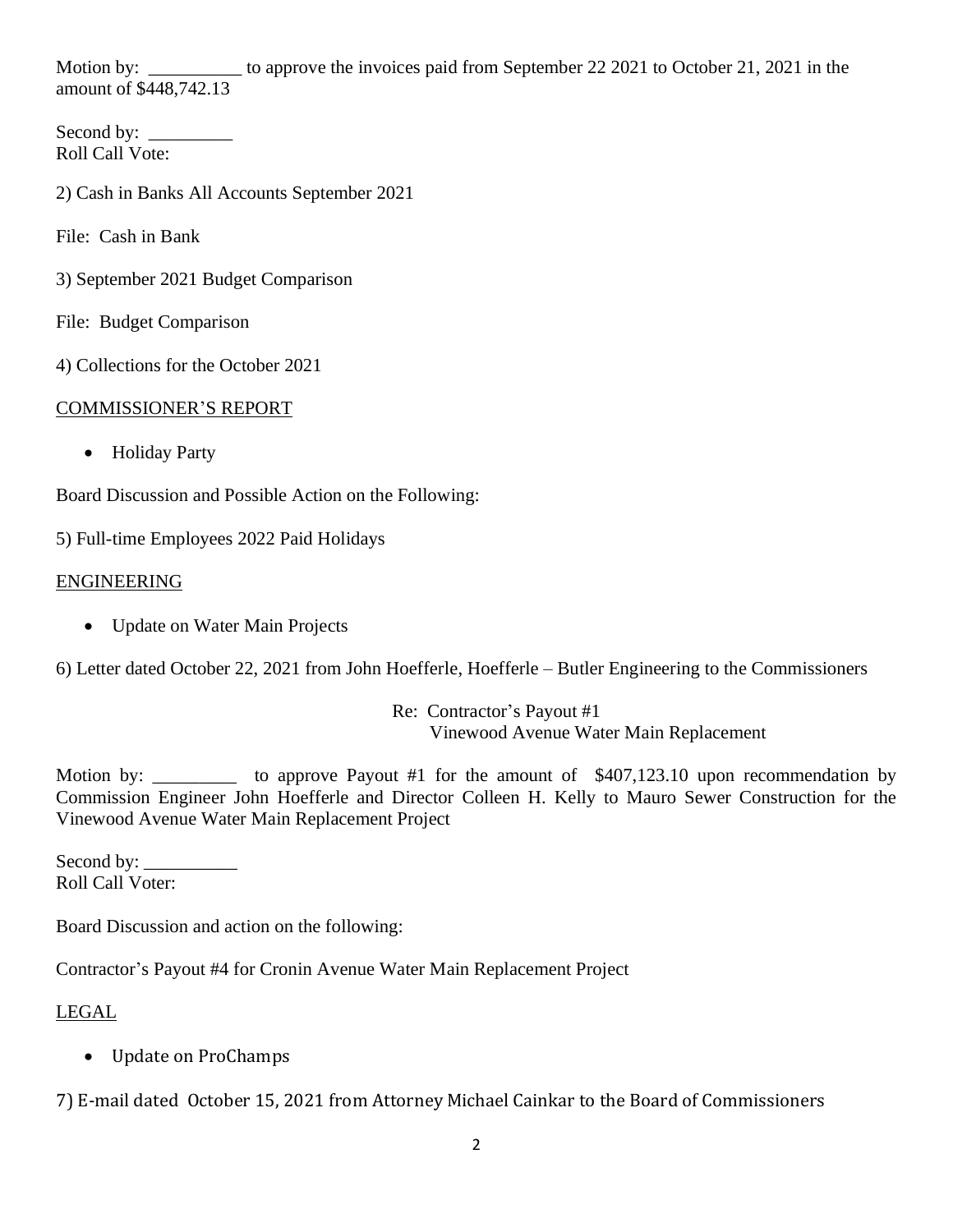# Re: Notice of Appeal B & D Investment Group Cork Avenue

File: Customer Account

## EXECUTIVE DIRECTOR'S REPORT

- Meter Program Update
- Website Update
- Pumphouse Update
- 24" Water Main Repair on October 22, 2021

8) E-mail dated October 19, 2021 from Mark Subacius from Onsolve to Director Colleen H. Kelly

Re: Names for Drawing

File: Onsolve and Customer Accounts

Board Discussion and Possible Action on the Following:

9) Proposal from Illinois Counties Risk Management Trust (ICRMT) to the Commission

Re: Quote for Policy Year December 01. 2021 – December 01, 2022 \$42,781.00

Motion by: to accept the quote from ICRMT for Policy year December 01. 2021 – December 01, 2022 for the amount of \$42,781.00

Second by: \_\_\_\_\_\_\_\_\_\_ Roll Call Vote:

File: ICRMT

# CUSTOMER / COMMUNITY MATTERS

10) Letter dated October 5, 2021 from David Dineff to the Commission

Re: Account 0606940370-00 Thank you

File: Customer Account

Board Discussion and Possible Action on the Following:

11) Letter dated September 17,2021 from Barbara Mitchell to the Commission

# Re: 8600 Wolf Road 1919710594-00